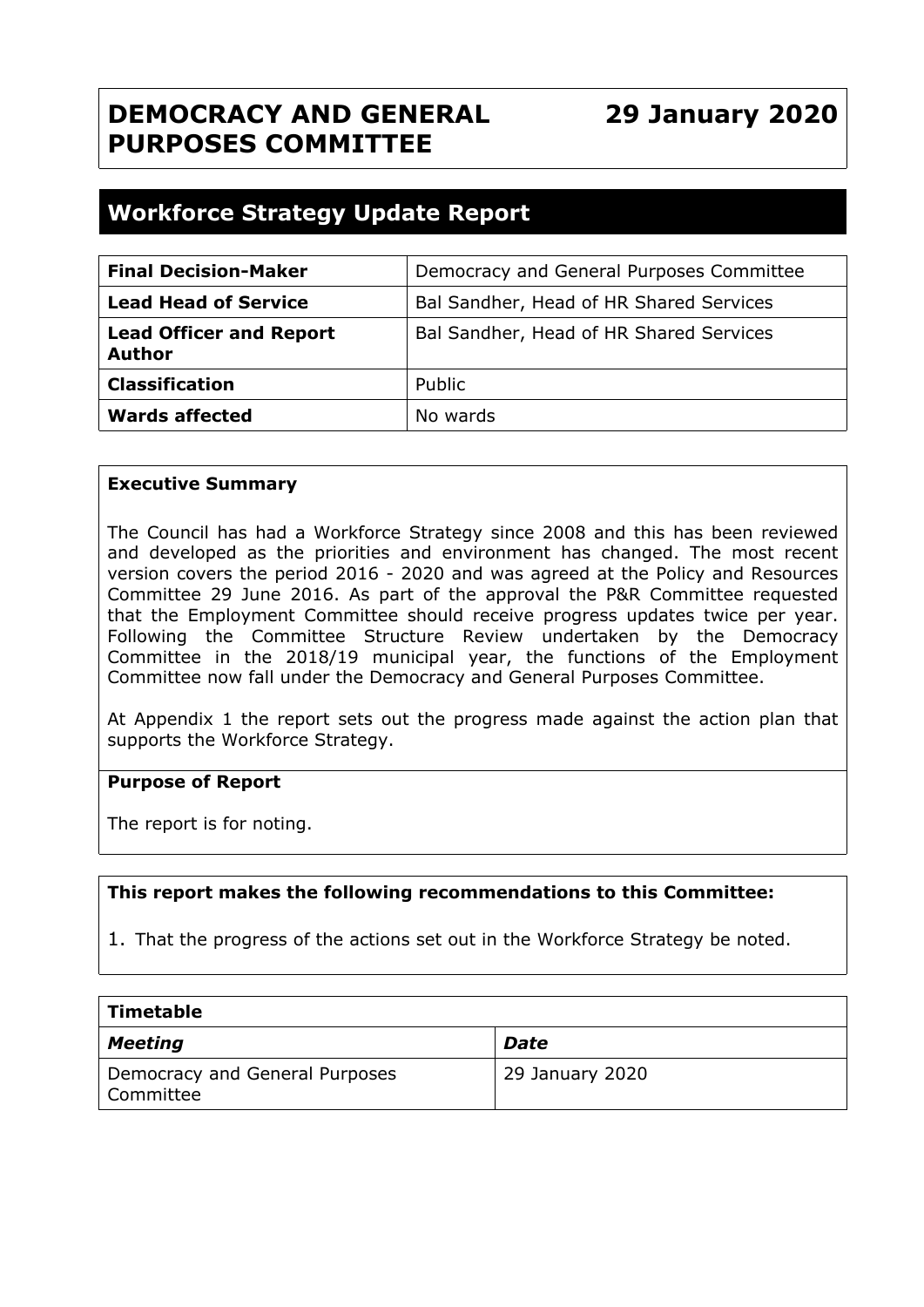# **Workforce Strategy Update Report**

| <b>Issue</b>                                           | <b>Implications</b>                                                                                                                                                                                                                                                                                                                                                     | Sign-off                                                                   |
|--------------------------------------------------------|-------------------------------------------------------------------------------------------------------------------------------------------------------------------------------------------------------------------------------------------------------------------------------------------------------------------------------------------------------------------------|----------------------------------------------------------------------------|
| <b>Impact on</b><br>Corporate<br><b>Priorities</b>     | The Workforce Strategy has an impact on all<br>aspects of the corporate priorities.                                                                                                                                                                                                                                                                                     | Bal Sandher,<br>Head of HR                                                 |
| <b>Cross</b><br><b>Cutting</b><br><b>Objectives</b>    | The Workforce Strategy has an impact on all<br>objectives.                                                                                                                                                                                                                                                                                                              | Bal Sandher,<br>Head of HR                                                 |
| <b>Risk</b><br><b>Management</b>                       | The overarching risk is that if the council does<br>not have a Workforce Strategy it may fail to put<br>in place the actions to deliver the priorities.                                                                                                                                                                                                                 | Bal Sandher,<br>Head of HR                                                 |
| <b>Financial</b>                                       | Workforce costs are the single biggest area of<br>expenditure for the Council, accounting for<br>around half of the Council's total budget. The<br>Workforce Strategy therefore has a financial<br>impact, but this is costed within the normal<br>annual budget. Specific initiatives described<br>within this report are also funded from within<br>existing budgets. | Section 151<br>Officer &<br>Finance Team                                   |
| <b>Staffing</b>                                        | The Workforce Strategy will have an impact on<br>staff - this should be a positive impact as we<br>work to ensure that there are improvements.                                                                                                                                                                                                                          | Bal Sandher,<br>Head of HR                                                 |
| Legal                                                  | Although there may be specific actions arising<br>out of the Strategy that require legal input,<br>there is nothing identified in the plan overall<br>that will have legal implications.                                                                                                                                                                                | Keith Trowell,<br>Team Leader<br>(Corporate<br>Governance),<br><b>MKLS</b> |
| <b>Privacy and</b><br><b>Data</b><br><b>Protection</b> | No personal data is contained in the report.                                                                                                                                                                                                                                                                                                                            | Keith Trowell,<br>Team Leader<br>(Corporate<br>Governance),<br><b>MKLS</b> |
| <b>Equalities</b>                                      | No impact identified as a result of this update<br>report. As an employer the Council has a duty<br>to fulfil under the Equality Act 2010. This is<br>ongoing and is embedded in the processes to<br>deliver the Work Force Strategy                                                                                                                                    | Equalities and<br>Corporate Policy<br>Officer                              |
| <b>Public</b><br><b>Health</b>                         | No impact identified at this time                                                                                                                                                                                                                                                                                                                                       | Bal Sandher,<br>Head of HR                                                 |
| <b>Crime and</b><br><b>Disorder</b>                    | No impact identified at this time                                                                                                                                                                                                                                                                                                                                       | Bal Sandher,<br>Head of HR                                                 |
| <b>Procurement</b>                                     | No impact identified at this time                                                                                                                                                                                                                                                                                                                                       | Bal Sandher,                                                               |

### **1. CROSS-CUTTING ISSUES AND IMPLICATIONS**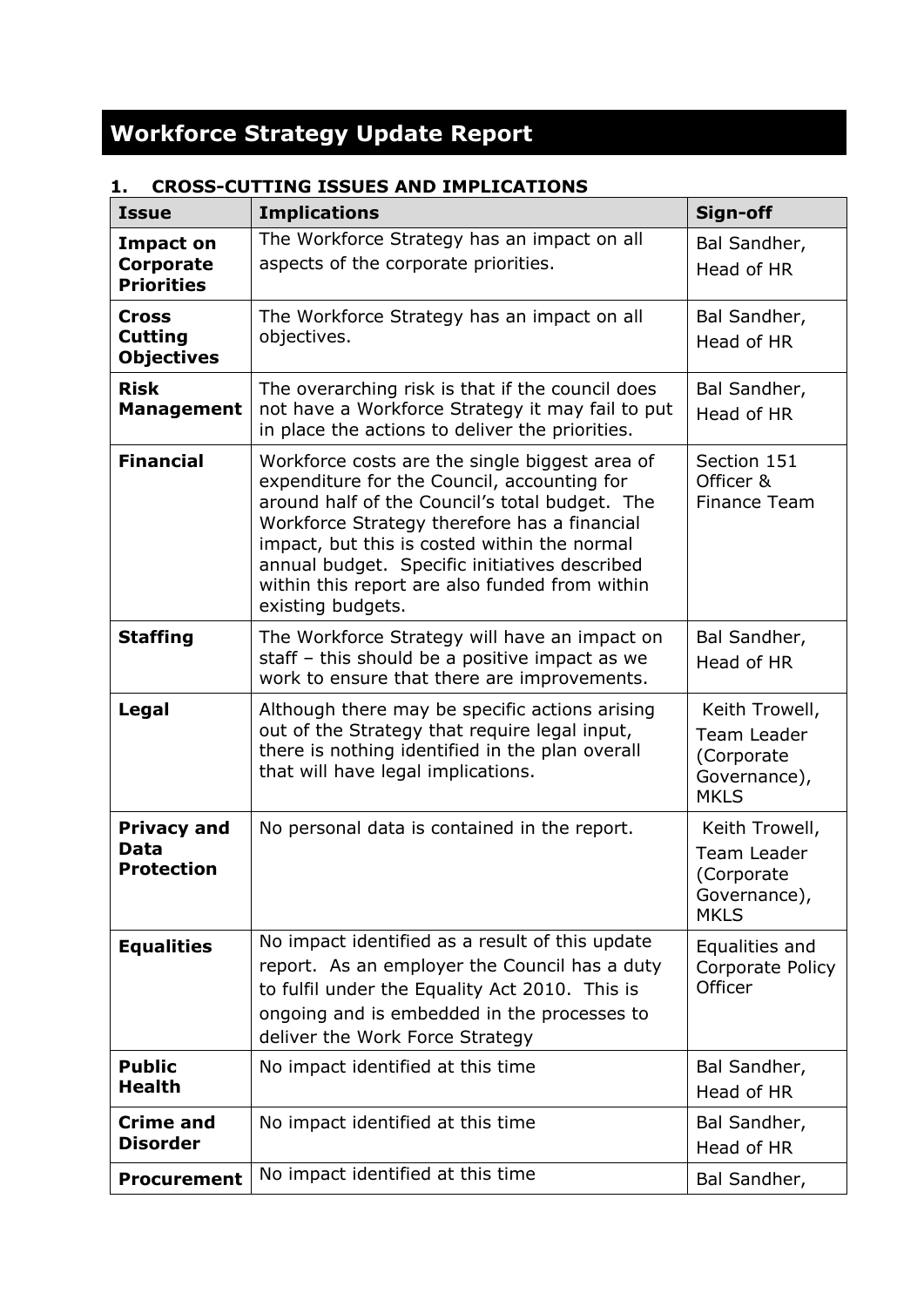| $\sim$ $\sim$<br>__ | шp<br>--<br>_ |
|---------------------|---------------|
|---------------------|---------------|

#### **2. INTRODUCTION AND BACKGROUND**

- 2.1 The key themes of the Workforce Strategy are:
	- Organisation culture and change;
	- Resourcing;
	- Development, and
	- Reward.
- 2.2 There has been progress against all of the themes, much of which is cross cutting and affects more than one theme.

#### **2.3 Organisation culture and change**

- 2.3.1 The Council's Investors in People (IiP) review took place in January 2017, resulting in achievement of the IIP Silver accreditation. The Council's next assessment was due to take place in January 2020. However, a decision was made by the Council to create our own annual engagement survey that will be designed, developed and analysed in-house. A session with the Wider Leadership team and the Staff Forum was carried out to explore areas we wanted to obtain feedback and to find out from staff what information they wanted to share with us. The information from these sessions has helped to create the key areas of the engagement survey which will help to understand how engaged staff are and to address any particular concerns. The engagement survey will be launched at the One Council event on 22 January and will close at the end of February. In addition, we will also be introducing pulse surveys to establish progress against actions or particular issues. This will help to target hotspots and measure engagement on a regular basis.
- 2.3.2 The annual engagement plan for the council includes ways to communicate with staff to ensure we are continually engaging with them on key issues. The new Strategic plan outlines the priorities that the council will be working on over the next few years. To ensure staff have a greater understanding of the council's vision a showcase on each priority has been included in the engagement plan. There have been two showcases on the priorities; Safe, Clean and Green and the other on Embracing Growth that has been delivered at the managers and staff forum. The priorities on Homes and Communities and Thriving Place will be presented to staff at a later date in the year.
- 2.3.3 The One Council event will be held on 22 January 2020 at the Hazlitt Theatre. The event will include an update on the Council and the annual staff awards. The event provides the opportunity to recognise the great contribution of our team members in achieving the council's objectives and delivering great services to the public. This has become an important part of reinforcing our culture and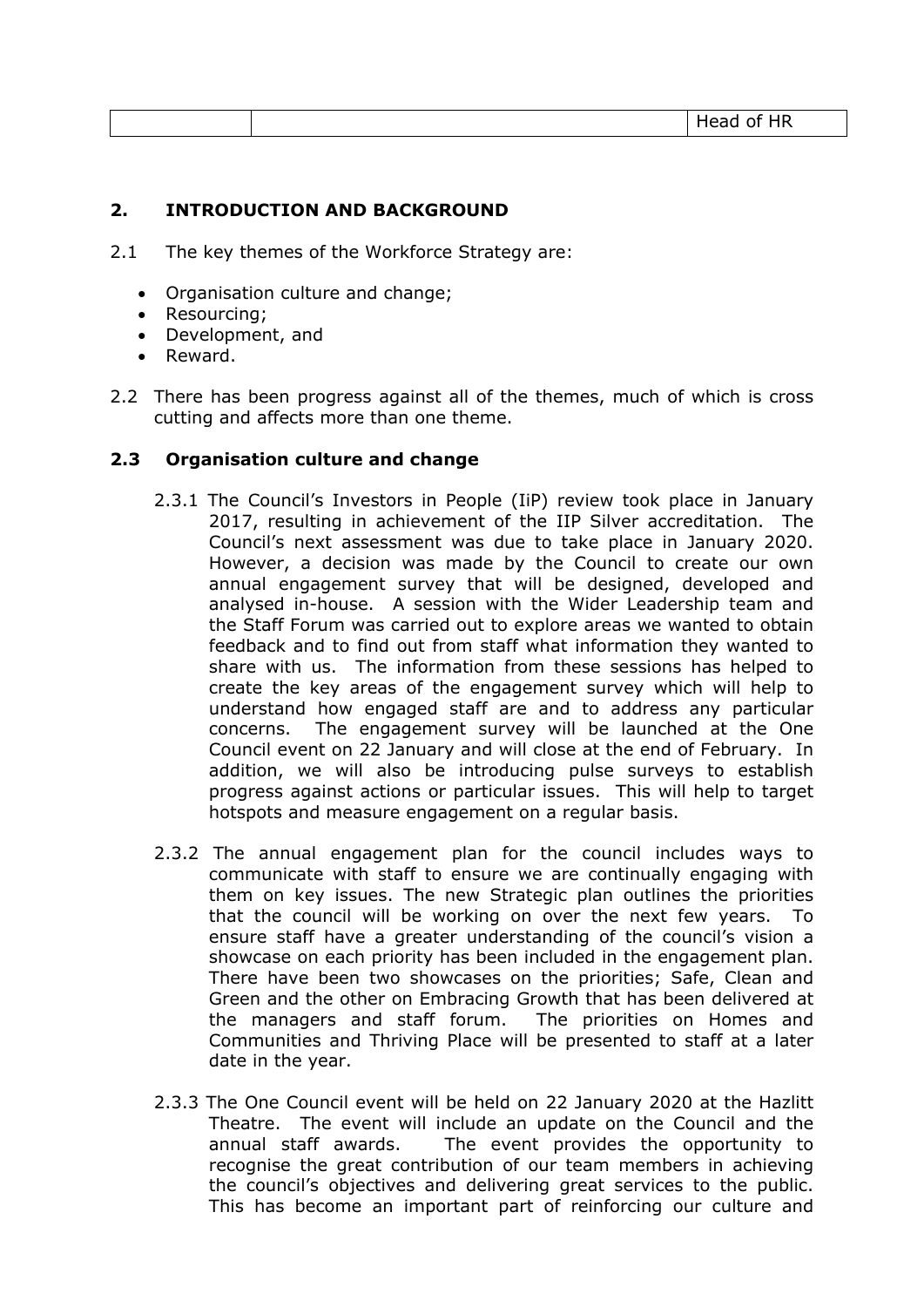values. The One Council update also provides an opportunity to remind staff of the priorities that we are all working towards and update them on the progress of various projects.

- 2.3.4 We continue to support our 27 Mental Health First Aiders (MHFA) with quarterly supervision sessions, which provide support to them as well as to ensure their knowledge and skills remain up to date. We require our Mental Health First Aiders to report when they have had a Mental Health First Aid conversation on a reporting system. The records do not discuss who they have had a conversation with but are there to remind and ensure the MHFA's have covered everything in the conversation that they need to and also let HR know whether the MHFA themselves need any further support. It also allows us to monitor the demands placed on the MHFA's. The council currently has 27 qualified Mental Health First Aiders and 10 conversations have been recorded by 7 different Mental Health First Aider's in the period between 01/04/2019 and 31/10/2019.
- 2.3.5 Based on the feedback from staff that attended the Mental Health First Aiders training course, we have introduced in November 2019 the first iAct course for managers on Managing and Promoting Positive Mental Health and Wellbeing. This training is intended to raise awareness of mental health and wellbeing issues and provide some tools and signposting to help our managers support their teams. Another programme will run in February, with further sessions in 2020/2021.

#### **2.4 Resourcing**

- 2.4.1 We have introduced a new HR service delivery model from April 2019. This requires HR Advisors to attend Head of Service team meetings with their managers to go through key workforce data on turnover, sickness absence, recruitment, starters and leavers and other areas as required by managers. We have recently obtained feedback from managers on the new HR Advisor model which has resulted in positive feedback in terms of the support, advice and knowledge provided to managers to support them in managing their teams successfully. The purpose of the HR Advisor model was to provide the knowledge and skills to managers to enable them to effectively manage staff as well as the capability and confidence in delivering their role effectively. This seems to have been achieved from the manager feedback on the advisory model.
- 2.4.2 As part of the HR Advisor model, we have also introduced HR surgeries. The HR surgery takes place every 2 months at each council and provides the opportunity for staff to discuss confidentially any concerns or issues with one of the HR Advisors. The HR surgeries are proving to be useful for staff and some of the information discussed in the meetings include:
	- advice on terms and conditions
	- advice on HR policies
	- advice on wellbeing and signposting for further support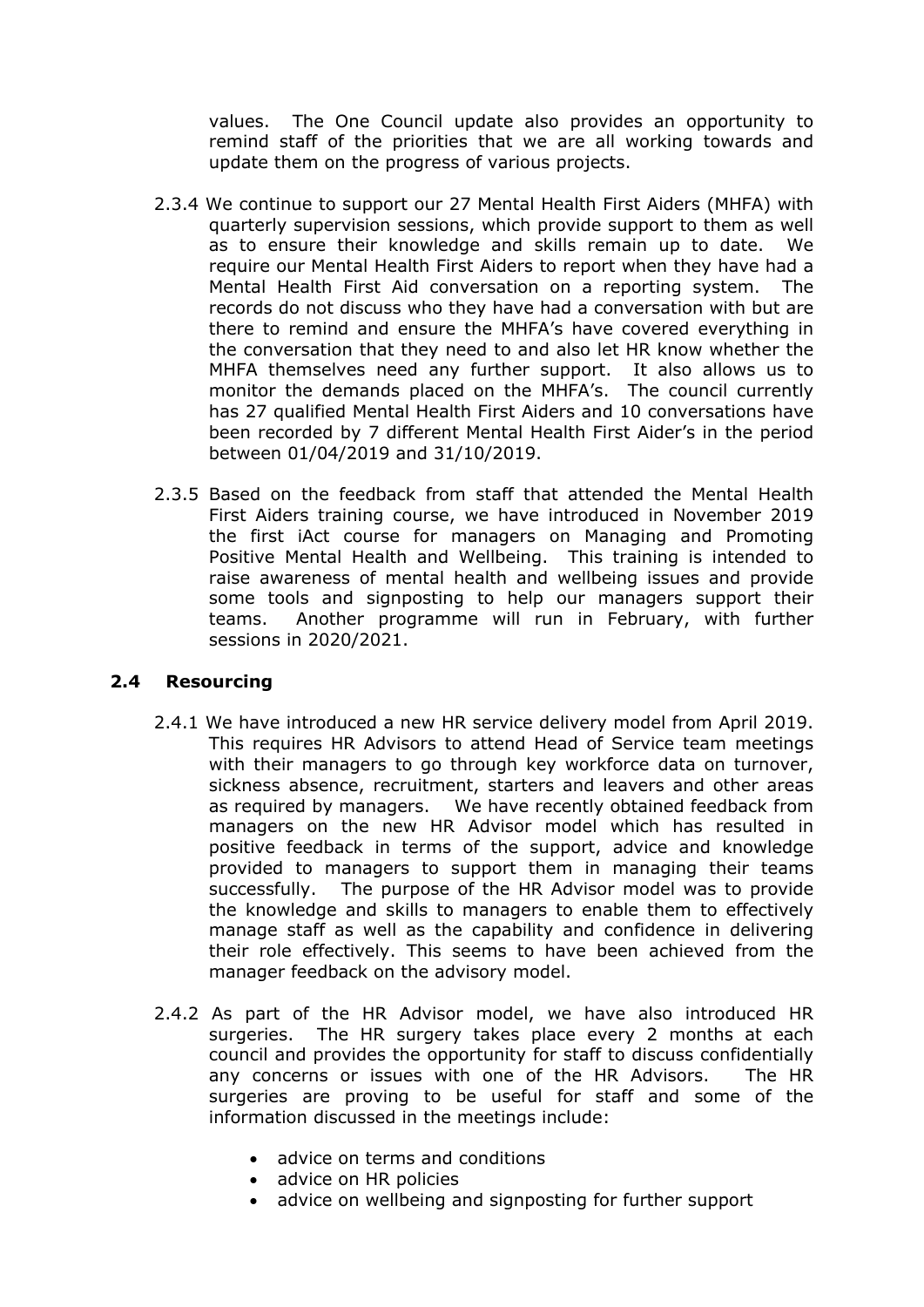- information on rewards and benefits
- general support and advice
- 2.4.3 We have been working with the Grow 19 College that help students learn functional and life skills. The students all have additional needs and are aged from 19-25. The council has been able to offer 5 students work experience for one day per week in the Environmental Services Team to help them gain practical skills. This has been a successful project for the council and a positive experience for the students from the Grow 19 College.
- 2.4.4 During the period from January 2019 to December 2019, the team have supported managers in recruiting 82 new staff at the council. This has included permanent and fixed term contracts to various positions at the council. In addition, there were 49 staff on permanent contracts that left the organisation over this period.

The Council's turnover during the year January to December 2019 was 9.26%. According to a Local Government Workforce Survey report dated June 2019, the average turnover has been reported as 13.4%. The Council's turnover is therefore generally below that of other local authorities.



 The number of recruitment campaigns completed during the same period has been 111; this includes internal and external recruitment.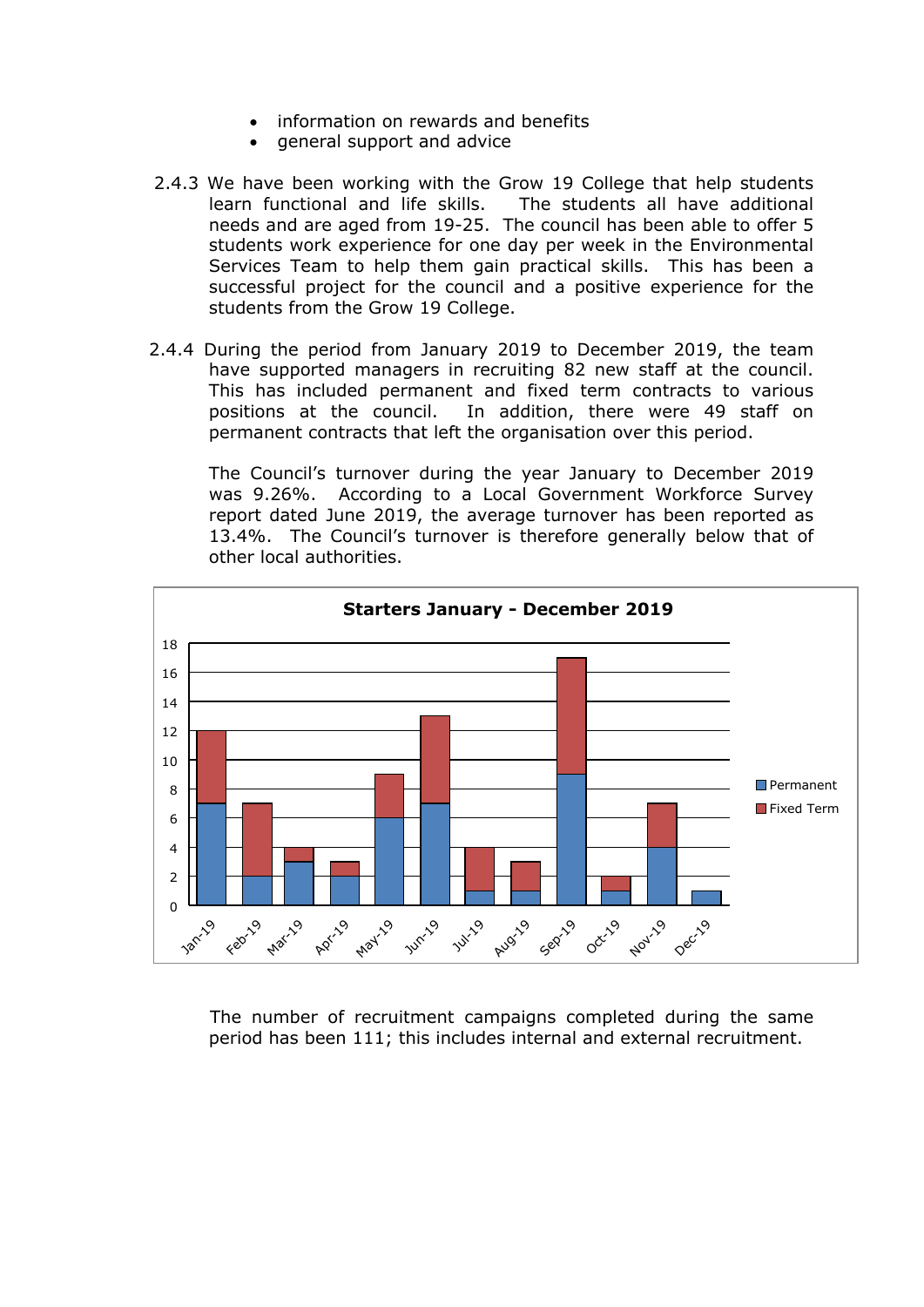

2.4.5 All employers with a salary cost of over  $E3$  million per annum must pay an apprenticeship levy of 0.5% of their monthly pay bill. In addition, we are required to have 2.3% of the workforce on apprenticeships as an average from period 01/04/2017 to 31/03/2021. For Maidstone Borough Council this equates to approximately 14 apprentices a year on average.

An apprentice can be a newly appointed member of staff, employed into an apprentice post, or can be an existing member of staff undertaking an apprenticeship qualification.

We currently have 5 apprentices within the Council, with potentially a further 5 joining in the next few months. We also have 8 staff studying for a qualification through this route. This will support the Council in meeting the public sector targets of 2.3% of the workforce undertaking an apprenticeship programme.

#### **2.5 Development**

2.5.1 In 2019-2020, a central training budget of £44,140 was allocated. The central training plan provides training to staff in areas including health and safety, safeguarding, management development, personal effectiveness, wellbeing, customer service and IT. Between 01/04/2019 – 31/12/2019, there have been 48 training sessions delivered to staff, attended by 462 delegates. Nearly half of the programmes were delivered by our internal team.

The cost of the Council's eLearning system is met from within the training budget. The eLearning system, elms, provides training on; health and safety, safeguarding, management development, personal effectiveness, mental health, wellbeing, information governance, and equality & diversity. Between 01/04/2019 – 31/12/2019, 2217 courses have been completed by staff.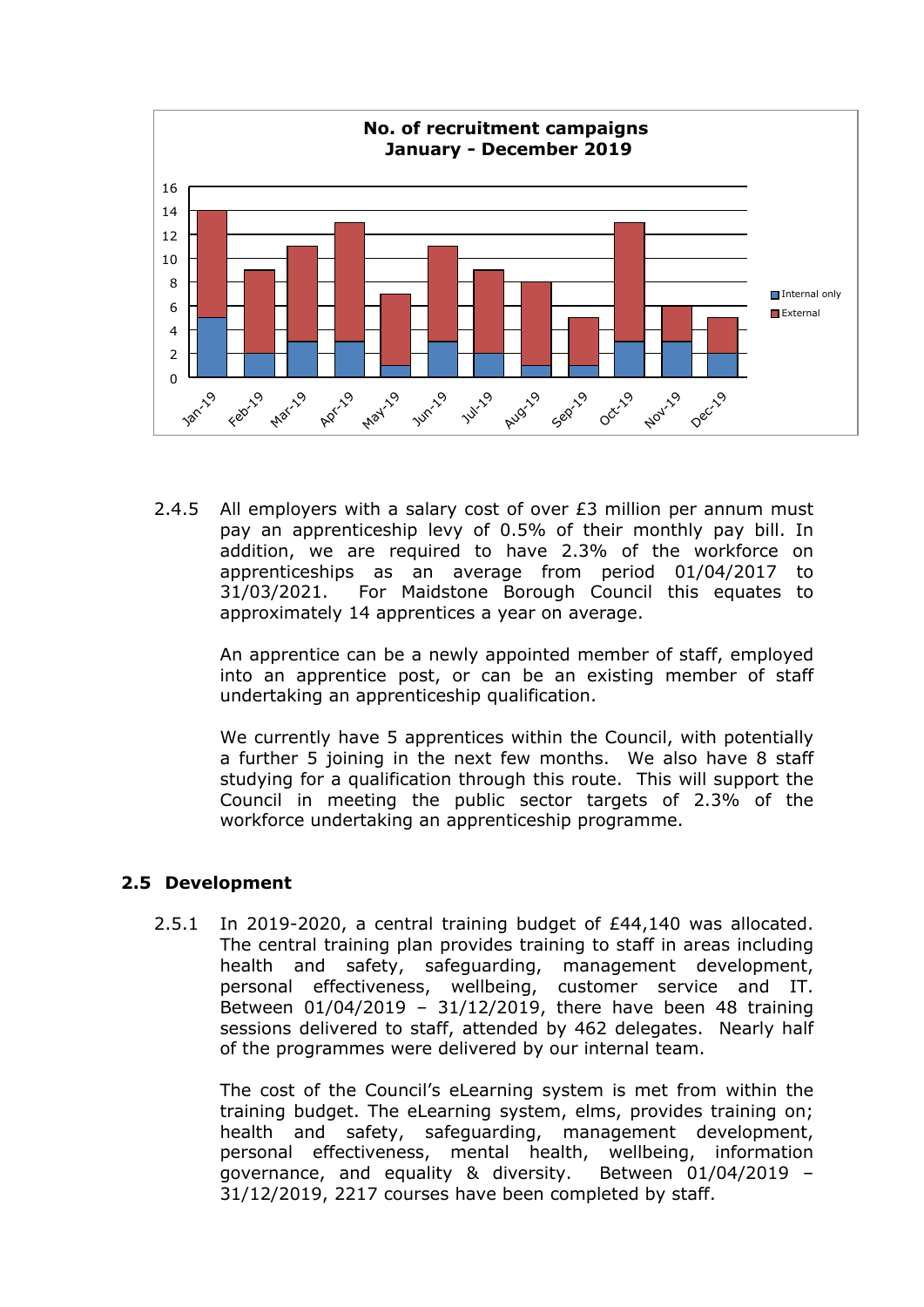- 2.5.2 In the latter part of 2019 we ran a pilot with teams from Commissioning and Business Improvement, and the Street Scene team within the Environment and Public Realm Service Unit, to trial a fresh approach to performance review and planning which sees staff having more regular 1:1's with their manager, rather than the bi-annual appraisal process. The pilot includes testing some software to support both the manager and team member with keeping a record of their progress, actions, development needs, as well as an opportunity to give and receive feedback to and from others. The results of the pilot will be reviewed and presented in early 2020 to the management team.
- 2.5.3 We continue to run the Personal Best programme for staff, and this year we have introduced Personal Best for Leaders. This is similar training for managers as it is designed to support people in developing a growth mind-set, vital in organisations undergoing change and needing staff to get involved in innovation and developing new ideas. The Leaders programme aims to develop our managers and supervisors so they are better able to support their team members in developing growth mind-sets and meeting the challenges being placed on them. As part of the programme, the group are split into smaller project groups to work on projects identified by the management team which include Modernising Democracy, Reducing Health Inequalities, The Workplace of the Future, and Reducing your carbon footprint. The outcomes of the projects will be presented back to the management team in the final workshop.

#### **2.6 Reward**

2.6.1 There have been a number of benefits that have been promoted as well as wellbeing events organised over the last few months. In August 2019, we promoted the Cycle to Work scheme enabling staff to benefit from tax and national insurance savings, promoting a healthier journey to work and reducing pollution and congestion. We also provided communication to staff on the corporate discounts available to them from the Maidstone Leisure Centre including staff savings from the Employee Benefit portal.

> In September 2019, information was provided to staff on Migraine Awareness week. In addition, we celebrated National Dementia Carers Day on September, Stress Awareness day in November and provided advice and support in managing stress. We also promoted our Volunteering policy for teams or individuals to participate in a voluntary activity within the local community. The main purpose for these wellbeing events is to encourage individuals to take preventative measures to avert the onset or worsening of an illness or disease and to adopt healthier lifestyles.

2.6.2 We have recently designed and delivered workshops on menopause for staff and managers which was launched on World Menopause Day on 18 October 2019. The purpose of the sessions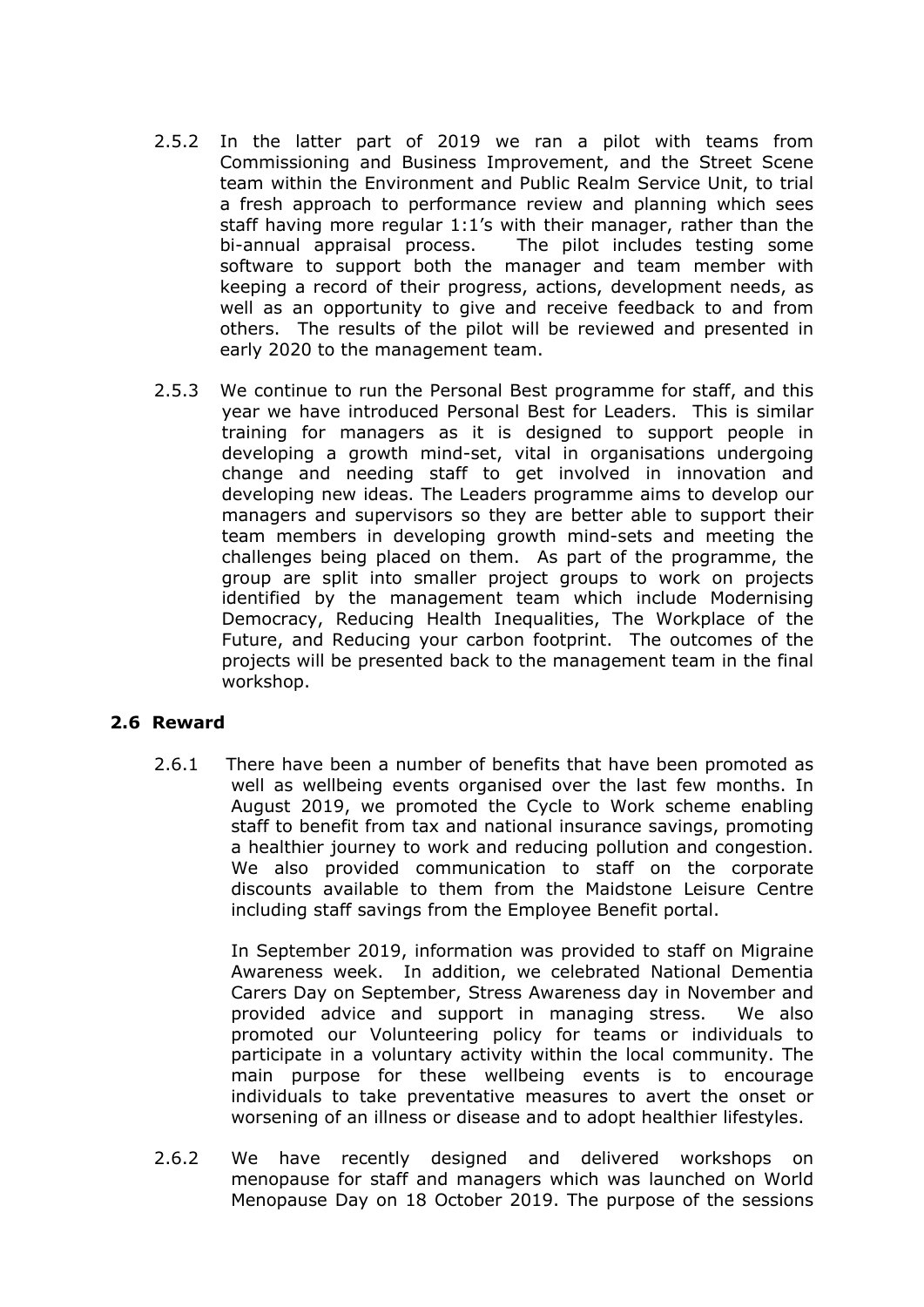was to raise awareness of the symptoms that women can suffer from when they experience the menopause, how it can impact upon their working life and how the work environment can sometimes exacerbate the symptoms. The sessions also raised the importance of managers developing a work environment that is more understanding and supportive of employees experiencing menopausal symptoms. At the council, women compromise more than half (55%) of the council's workforce and menopause symptoms can affect a number of women at work. Feedback from staff that attended one of these sessions found the information presented very useful and that a specific session should be delivered to all managers at the council. As an employer we have a duty to look after the health and safety of our workers, and the launch of the menopause sessions has raised the importance for the council to take steps to support our female workers and their managers to talk and think about what adjustments could be made to the working environment to mitigate the impact of the menopause at work.

- 2.6.3 The next annual Wellbeing week has been arranged to take place between 10- 14 February 2020. A number of events have been organised across the council including our satellite offices in order to promote the importance of being healthy and active. The aim of the week is to raise awareness on wellbeing by arranging opportunities for staff to get involved in activities that will improve their fitness, mental health and their overall wellbeing.
- 2.6.4 The Council has introduced long service awards in 2014 to reward staff that have been working at the council for a significant period and to recognise their contribution to the council. The long service award scheme provides a financial reward in the form of shopping vouchers for reaching particular milestones. To improve the employee experience we have recently changed the suppliers for long service awards so that staff are able to purchase goods online as well as the High Street. The previous supplier provided vouchers in a paper format which staff were not able to use online. The changes will support the on-going improvements to processes for staff.
- 2.7 The Workforce Strategy sets out the key themes for the period 2016- 2020, there is an associated action plan that will be updated on a regular basis to ensure the council continues to develop. The action plan that was agreed in June 2016 is at Appendix I and it has been updated with the progress to date.

#### **3 AVAILABLE OPTIONS**

3.1 The Committee is asked to note the progress to date, and agree that work continues on the current action plan. Members could substitute alternative actions or add to the existing ones.